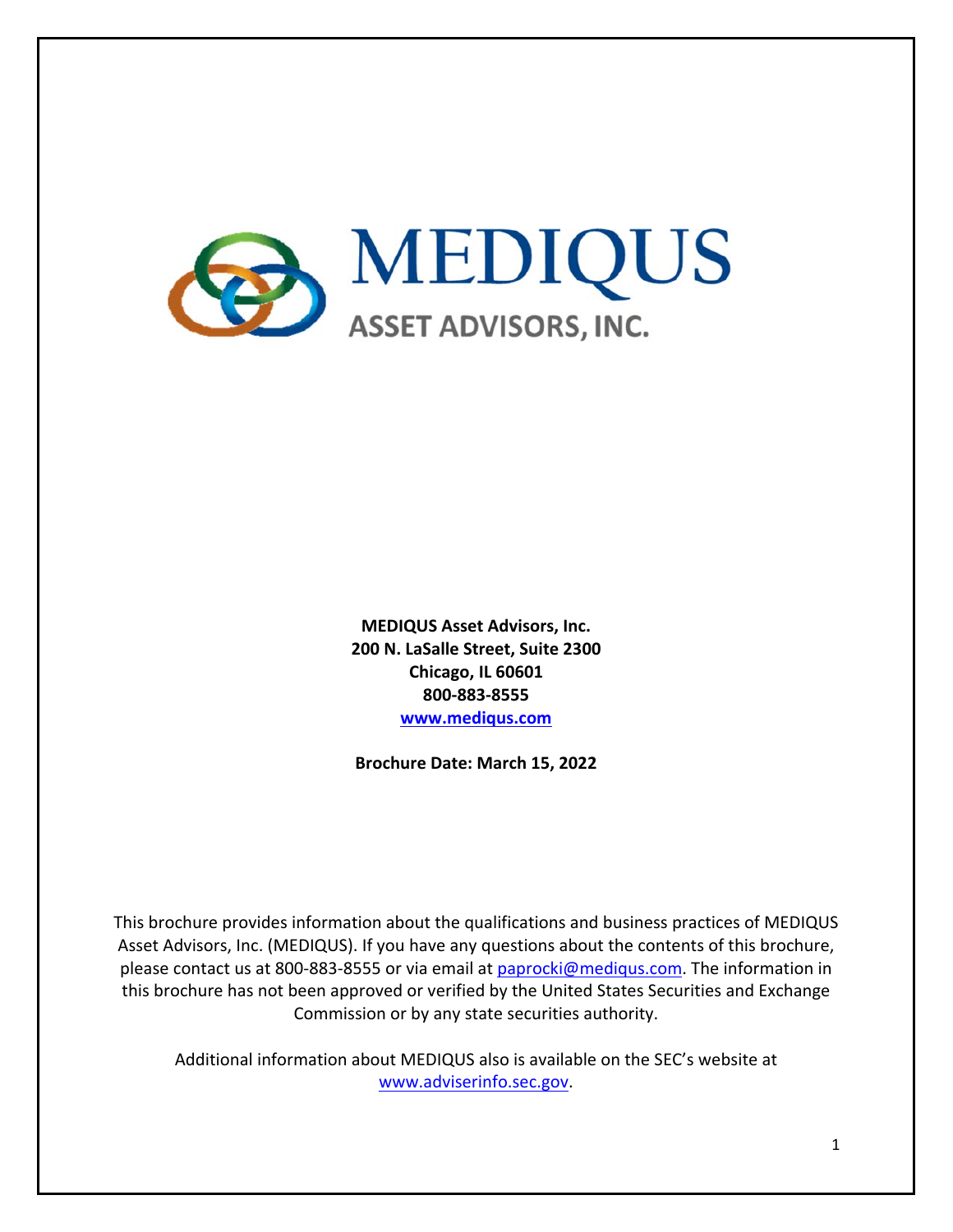#### **Material Changes:**

The purpose of this item is to inform you of any material changes since the previous annual update of this brochure. If you are receiving this brochure for the first time, this section will not be relevant to you.

This brochure, which is dated March 15, 2022, replaces the previous version, which was dated May 4, 2021.

• There have been no material changes since our last brochure filing.

We will send you a summary of material changes to annual updates of this Brochure within 120 days of the close of our business' fiscal year. In addition, we will send you other disclosures about interim material changes as necessary.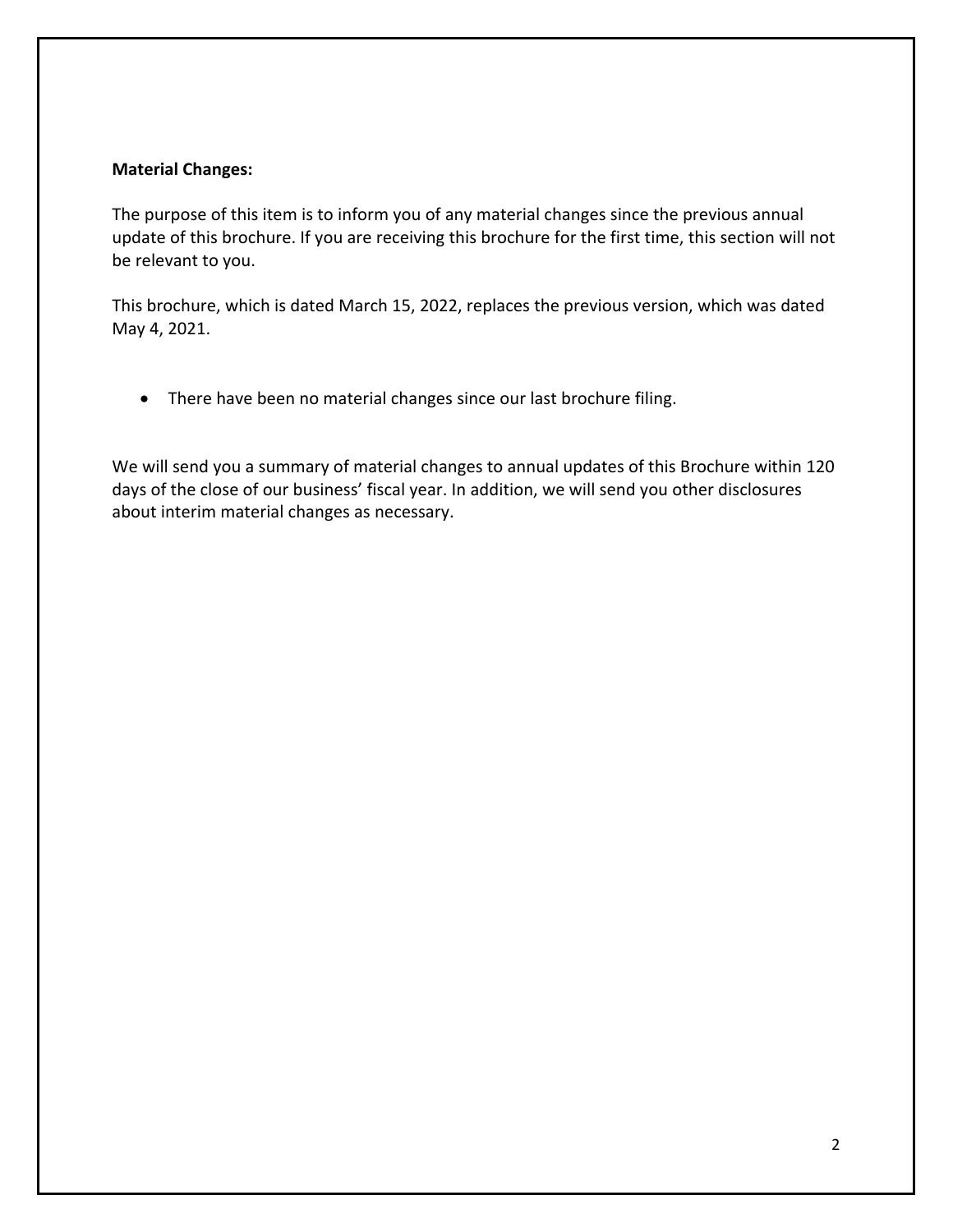# **Table of Contents**

| Code of Ethics, Participation or Interest in Client Transactions and Personal Trading10 |  |
|-----------------------------------------------------------------------------------------|--|
|                                                                                         |  |
|                                                                                         |  |
|                                                                                         |  |
|                                                                                         |  |
|                                                                                         |  |
|                                                                                         |  |
|                                                                                         |  |
|                                                                                         |  |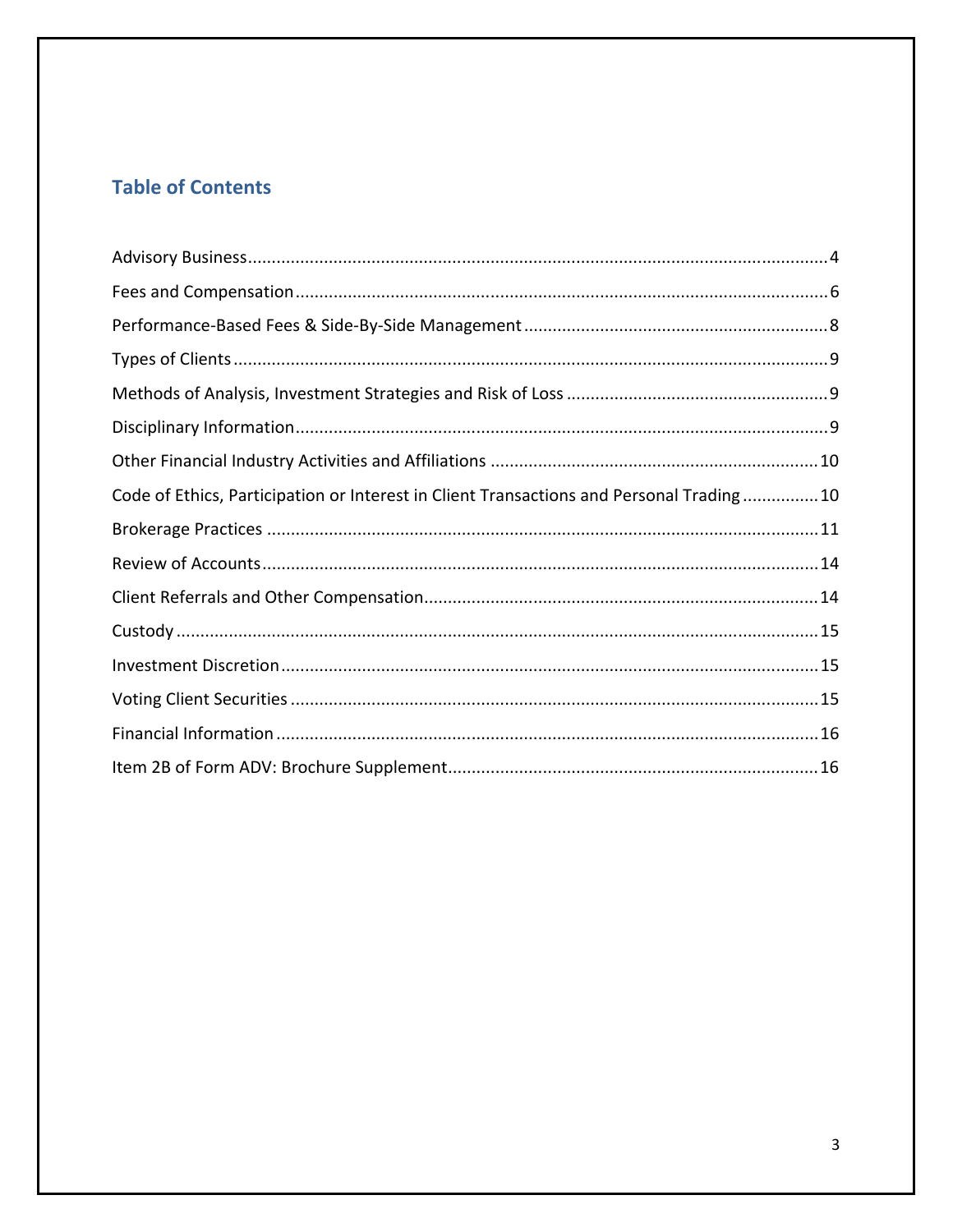### **Advisory Business**

MEDIQUS Asset Advisors, Inc. (MEDIQUS) has been in business since January 1, 1996. Our owner is Ronald J. Paprocki, JD, CFP<sup>®</sup> (President & Chief Executive Officer). We provide investment advisory services, financial planning services, educational services, and ERISA plan advisory services. All clients receive a written agreement and explanation of the services we provide to them. We make our recommendations after a review of information provided to us by our client.

#### *Investment Advisory Services*

Our investment advisory services are provided to individuals, business entities, retirement plans and not-for-profit organizations. We will:

- 1. Assist you in the preparation of an investment policy statement based on your investment objectives and priorities.
- 2. Develop investment guidelines regarding the investment categories we think are appropriate for you.
- 3. Recommend specific investments for you.
- 4. Coordinate the implementation of your investment decisions.
- 5. Monitor results and report to you on a regular basis, usually each calendar quarter.

Our investment advisory services are tailored to the individual needs of clients. We base our recommendations on information you provide us. You are not obligated to follow any of our recommendations. You can impose restrictions on the investment of certain securities or types of securities. Your assets are usually invested in mutual funds, exchange traded funds (ETFs) or cash investments like money markets or certificates of deposit. Assets can also be invested in common stocks or bonds. All assets are held in accounts by an independent custodian, such as Charles Schwab & Co., Inc. (Schwab), and Charles Schwab Bank (Schwab Bank). We refer to these companies as "our approved custodian firms". Please reference "Brokerage Practices" for more information regarding the custodian firm we use.

Each quarter we usually provide a written report including information regarding account investment performance over various time periods, account additions or withdrawals, how investments in your account are valued and categorized, and amounts invested in each required investment category.

As of December 31, 2021, the total value of client assets in our advisory service was \$1,312,508,500. Of this total approximately \$1,154,195,500 is managed on a discretionary basis and we do not have discretion on \$158,313,000 of client assets. Our investment advisory activities are supervised to the extent required by Ausdal Financial Partners, Inc., the broker‐ dealer firm which some financial counselors of MEDIQUS are registered.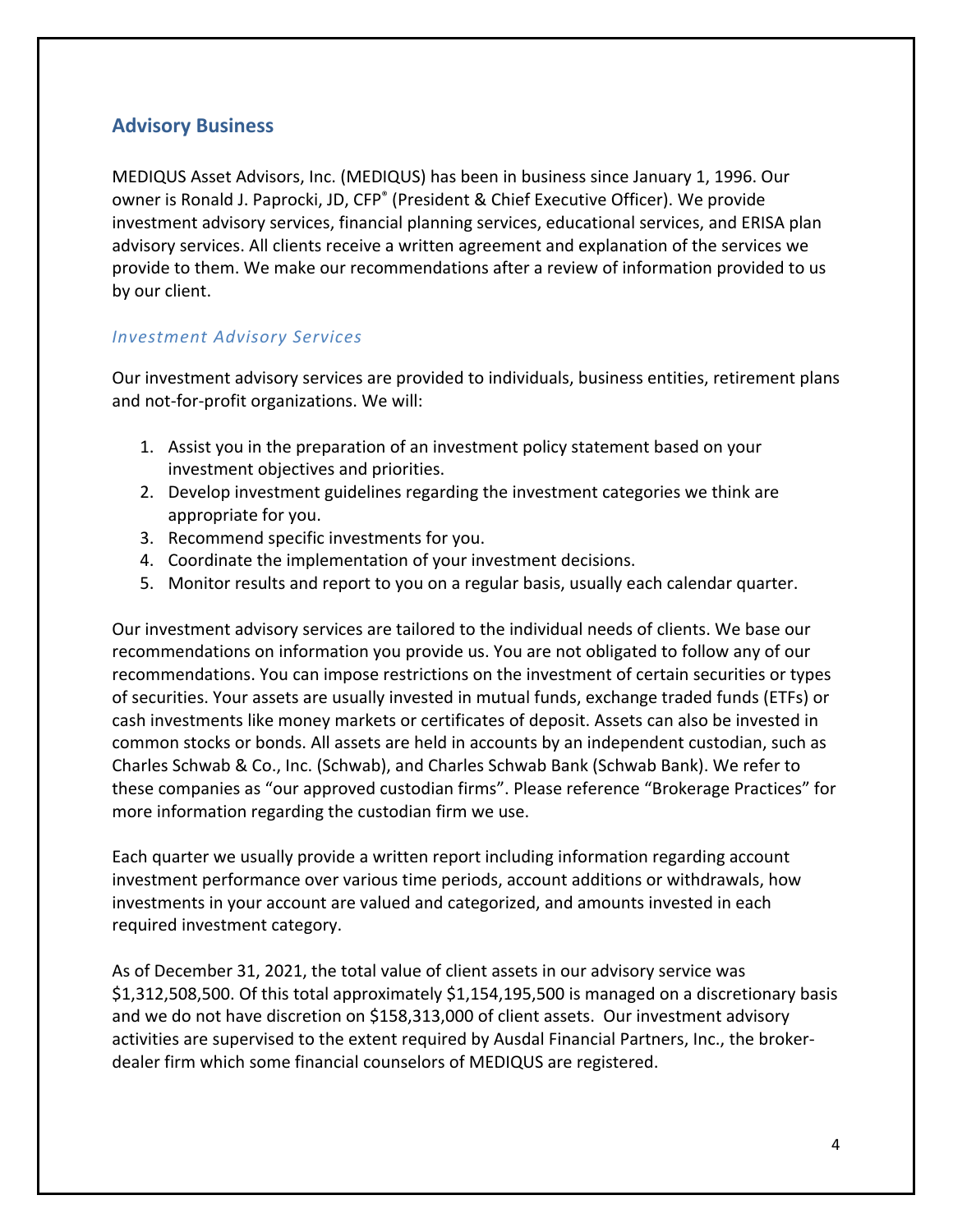#### *Financial Planning Services/Wealth Management*

Our financial planning services are provided to individuals and are designed to assist them manage the accumulation and preservation of their wealth. This service focuses on financial issues such as your ability to: retire; educate children or grandchildren, provide for you and your family in the event of a disability or death; protect your assets from a legal judgment entered against you; plan for the transfer of assets to your heirs. Through this service we:

- 1. Educate you and us. We learn about the facts of your financial situation and the goals you would like to achieve. You learn about the potential hazards preventing you from accomplishing your goals.
- 2. Advise you on alternative strategies to best accomplish your goals.
- 3. Implement the strategies you select.

You can select a complete financial analysis or an analysis of a specific financial area. We encourage you to use this service with the services provided by your other advisors, such as attorneys, CPAs, insurance brokers or investment brokers. We do not provide legal or tax advice.

#### *Institutional Services*

Our services for not‐for‐profit organizations consist of advising them regarding the appropriate investment policies and procedures relating to the management of available funds and the spending needs of the organization. Communication with the organization's management, officers and board of directors is an important aspect of these services.

### *Educational Services*

Our educational services consist of educational seminars that are usually presented to members (and their families) of medical societies/associations. These seminars typically address money management, estate planning, asset allocation, and retirement planning.

#### *ERISA Retirement Plan Services*

MEDIQUS provides investment advice to sponsors of ERISA retirement plans, as well as education and enrollment services to eligible participants of the plans. At the plan level, we assist the responsible plan fiduciary in analysis, selection, and monitoring of custodians, recordkeepers and investment options made available to plan participants. We can also recommend appropriate Model Portfolios and assist the responsible plan fiduciary in the selection of a product sponsor's program or third-party administrators.

MEDIQUS is deemed to be a fiduciary to advisory clients that are employee benefit plans or individual retirement accounts (IRAs) pursuant to the Employee Retirement Income and Securities Act ("ERISA"), and regulations under the Internal Revenue Code of 1986 (the "Code"), respectively. As such, our firm is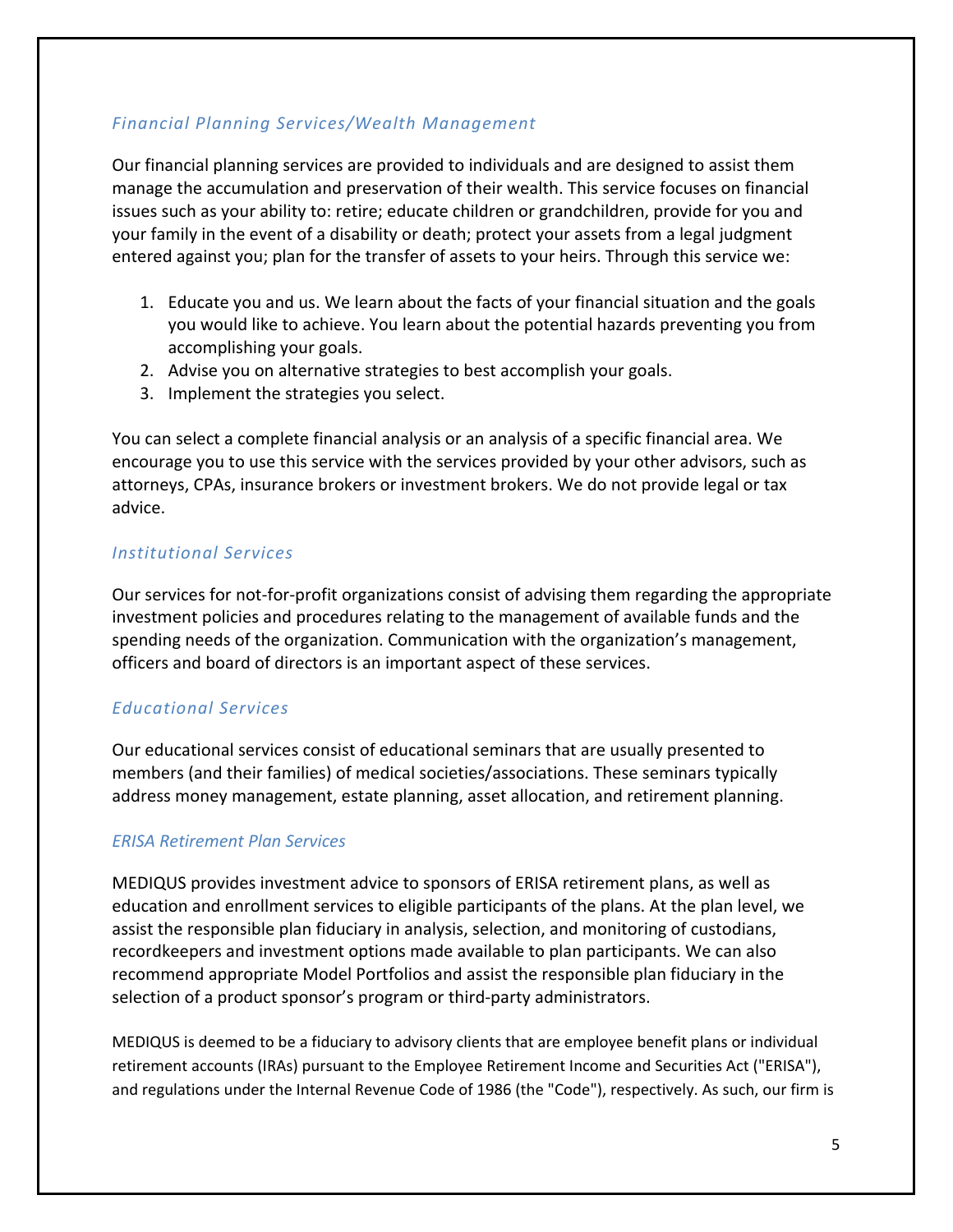subject to specific duties and obligations under ERISA and the Internal Revenue Code that include among other things, restrictions concerning certain forms of compensation. To avoid engaging in prohibited transactions, MEDIQUS may only charge fees for investment advice about products for which our firm and/or our related persons do not receive any commissions or 12b-1 fees, or conversely, investment advice about products for which our firm and/or our related persons receive commissions or 12b-1 fees, however, only when such fees are used to offset ADVISOR's advisory fees.

### **Fees and Compensation**

Our Investment Advisory Service (hereinafter referred to as IAS) is a fee‐only service. This means our only source of compensation is the fee you pay us. Each quarter we charge our fee based on a percentage of the market value of your account as determined by the custodian at the end of the quarter. Fees are prorated for the portion of a quarter when an account is established or closed.

| <b>Total Assets</b>                   | <b>Total Annual Fee</b> | <b>Quarterly Fee</b> |
|---------------------------------------|-------------------------|----------------------|
| less than \$250,000                   | 1.70%                   | 0.425%               |
| \$250,001 but less than \$500,000     | 1.50%                   | 0.375%               |
| \$500,001 but less than \$750,000     | 1.30%                   | 0.325%               |
| \$750,001 but less than \$1,000,000   | 1.15%                   | 0.2875%              |
| \$1,000,001 but less than \$1,500,000 | 1.00%                   | 0.25%                |
| \$1,500,001 but less than \$2,000,000 | .90%                    | 0.225%               |
| \$2,000,001 but less than \$3,000,000 | .80%                    | 0.20%                |
| \$3,000,001 but less than \$4,000,000 | .70%                    | 0.175%               |
| \$4,000,001 but less than \$5,000,000 | .65%                    | 0.1625%              |
| above \$5,000,000                     | Negotiable              | Negotiable           |
| Minimum fee                           | \$5000 per year         | \$1,250              |

Assets invested in cash or equivalents are charged an annual fee of 0.15%, or 0.0375% per quarter.

Fees are discounted by \$50 if you are a member of the American Medical Association. Account values can be linked to calculate the total asset level when calculating the fee. Examples of linked accounts include: individuals with more than one account; family members of an account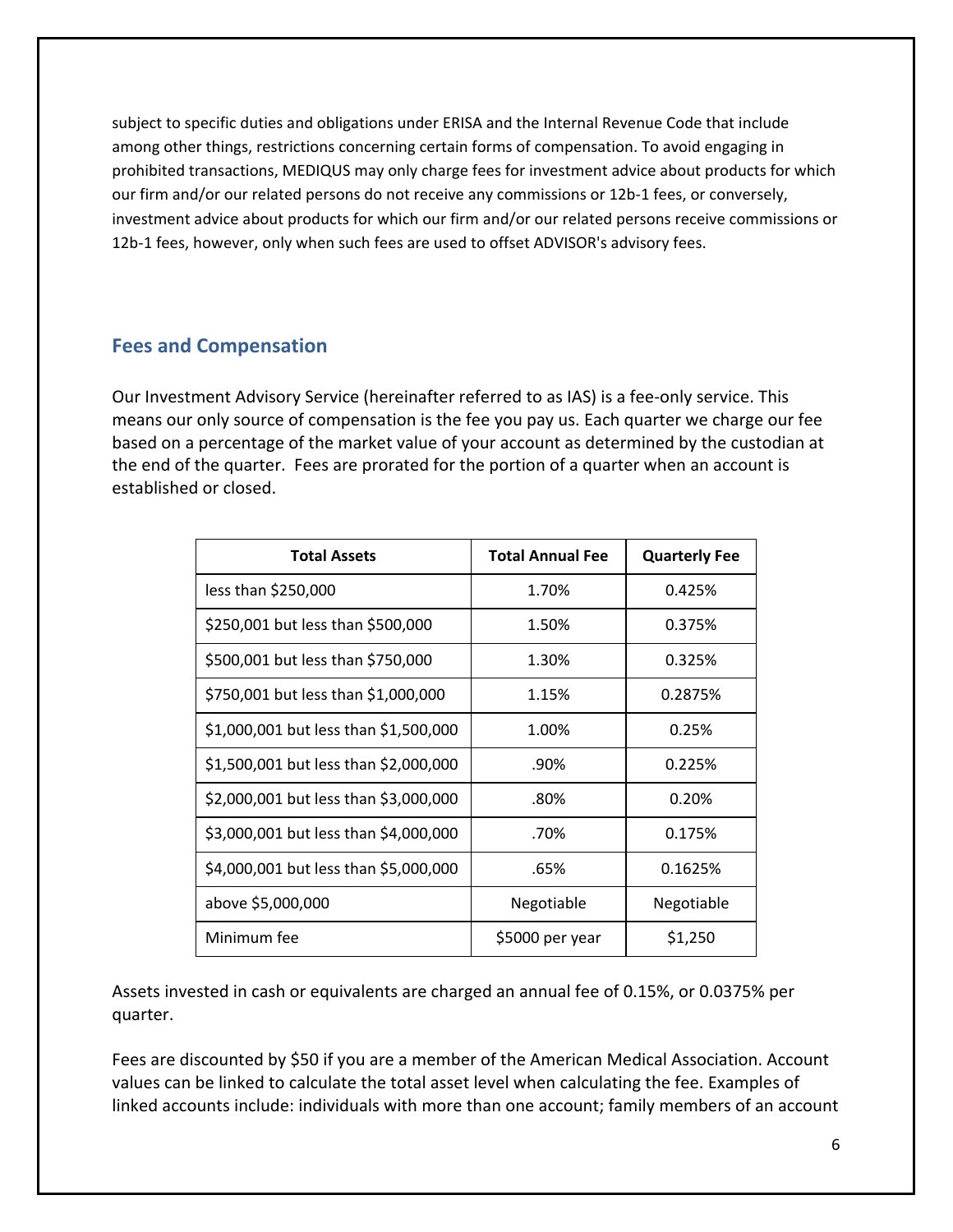owner; retirement plans with individual accounts for each participant; or organizations under common ownership or management. Minimum fee level is waived in extraordinary circumstances. Fees are negotiable.

You can select whether fees are deducted from your account or billed to you. If deducted from your account, you are sent an invoice from MEDIQUS at the same time the fee payment is made. Please be aware, the custodian will not determine whether the fee is properly calculated. Copies of our fee invoice sent to the custodian do not include the fee calculation. While we do everything possible to ensure accuracy, it is your responsibility to verify our fee calculation. You can pre‐pay fees if you wish. If a refund of pre‐paid fees is requested amounts are pro-rated based on the date of the requested refund.

All mutual funds in our IAS are "no‐load" funds or mutual funds whose sales charge has been waived by the fund company. We receive no commission or compensation from the investments in your account. Clients whose assets are invested in mutual funds or ETFs will pay both a direct management fee to MEDIQUS and a management fee to the mutual fund or ETF. Further, the custodian has recently waived charges for brokerage or transaction costs for purchases of ETFs, individual stocks, or bonds. The custodian does charge transaction fees for mutual funds not a part of the custodian's "no‐transaction fund" list. We inform you if we expect you will pay these expenses. The custodian also has contractual agreements with some mutual fund companies where the custodian receives 12b‐1 distribution fees and/or reimbursement of certain shareholder servicing expenses from the mutual fund company. For more information, please reference "Brokerage Practices" in this brochure. We receive no part of any brokerage charge or transaction fee.

MEDIQUS reserves the right to amend the fee schedule upon thirty (30) days advance written notice. Either MEDIQUS or you can terminate the service upon written notice to the other party. Termination of the service does not affect the liabilities or obligations of either of us arising from transactions started before receipt of the notice to terminate. Upon termination of the service, MEDIQUS is under no obligation to recommend any action regarding the securities or other investments in your account.

Some of the financial counselors of MEDIQUS are registered representatives of Ausdal Financial Partners, Inc., a broker‐dealer firm. As registered representatives, they receive a commission from the purchase or sale of publicly traded stocks, bonds, mutual funds, unit investment trusts, REIT's, or other publicly traded securities or insurance products if a client prefers to make such purchases. These activities are not used with our fee‐only IAS.

Our financial planning services are also provided for a fee. We charge a flat fee calculated on the complexity of your situation and the amount of time we estimate it will take to complete the analysis. Fees for this service vary between \$500 and \$5,000. We provide you with an exact fee quote before you authorize us to begin our work. Fees for this service are negotiable. You can terminate the service at any time.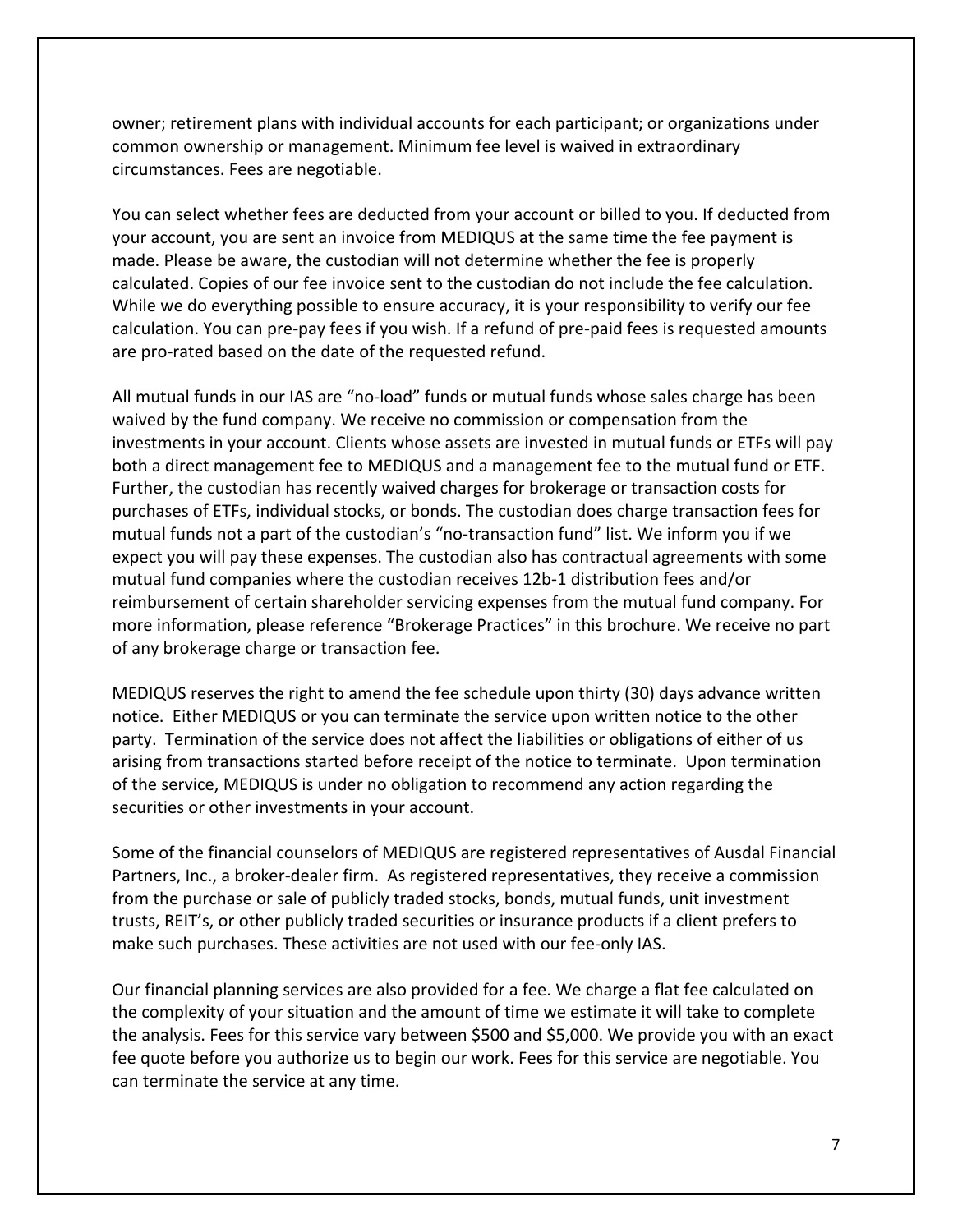MEDIQUS also provides an annual consultation service for you if you received a full or partial financial analysis and need continuing access to our services. The annual consultation fee ranges up to \$5,000 per year. We provide you with an exact fee quote before you authorize us to begin our work. Fees are prorated and billed at the end of each quarter or on completion of the service. You can terminate this annual consultation service at any time.

In connection with our financial planning services and upon your request, we can recommend various publicly traded stocks, bonds, mutual fund shares, unit investment trusts, REIT's, or other publicly traded securities or insurance products. If you purchase these securities or products from us rather than other advisors MEDIQUS or our financial advisor will receive a commission if the transaction is not part of our fee‐only IAS. This practice presents a conflict of interest by giving us an incentive to recommend investment products based on the compensation received, rather than on your needs. We believe we avoid actual conflicts because:

- We inform all clients of this conflict
- We review any recommendations to verify client suitability and that products are competitive offerings
- We encourage our clients to review our recommendations with their other advisors

You always have the option to purchase the recommended investment or insurance products from other brokers or agents not affiliated with MEDIQUS. Fees charged for financial planning services are not offset by commissions or markups received.

Our educational services are provided for a fee. We frequently receive honorariums from organizations for our educational information. We also charge individual fees ranging up to \$500 per unit. Fees and honorariums can be waived in extraordinary situations.

Fees for advice and services provided to ERISA retirement plans fees are negotiable between MEDIQUS and the plan sponsor. For plans governed by ERISA, compensation arrangements will involve the offset or refunding of any indirect compensation relating to the assets in the plan, such as 12b‐1 fees, to the plan and/or plan participants to ensure level compensation to MEDIQUS and the Advisor. All direct and indirect compensation will be described in the 408(b)(2) disclosure provided when your ERISA account is established.

Other organizations can provide services substantially similar, and their fees can be higher or lower than the fees charged by MEDIQUS.

### **Performance‐Based Fees & Side‐By‐Side Management**

None of our accounts are charged performance‐based fees. The only method of billing for our IAS is as explained in the Fees & Compensation section of this brochure.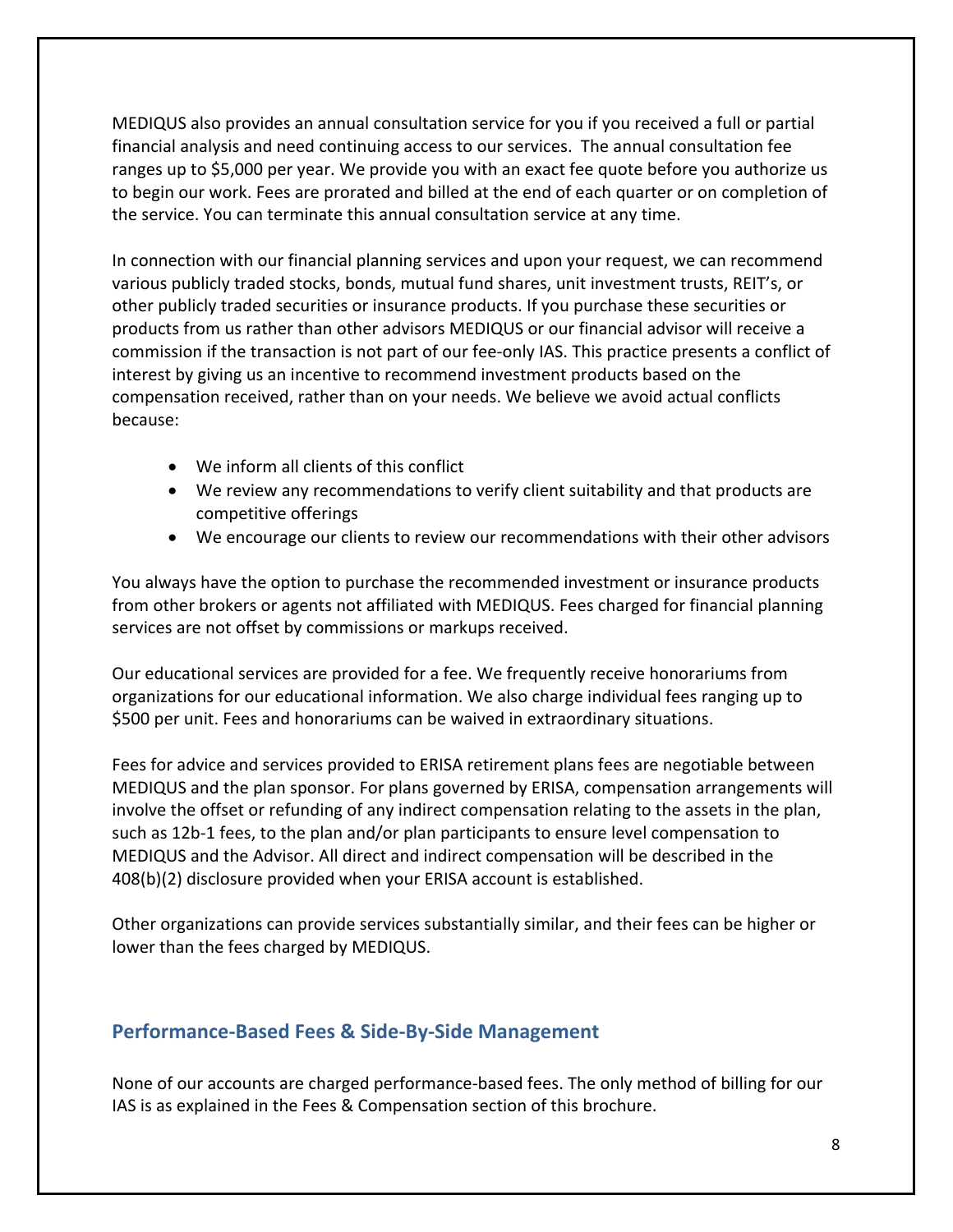### **Types of Clients**

Most of our clients are physicians, medical groups, retirement plan trustees, not-for-profit medical societies or individuals with retirement accounts whether in a 403(b), 401k or individual retirement account (IRA). A small number are closely held business owners, executives and retired individuals. We generally have a minimum annual fee of \$5,000. The minimum fee can be waived in certain circumstances.

### **Methods of Analysis, Investment Strategies and Risk of Loss**

Our investment philosophy is that long‐term performance is driven by the degree you invest in certain categories, such as stocks, bonds, real estate, or cash. We do not frequently make changes or trades in the amounts invested in these categories to improve returns from short‐ term market fluctuations. Our approach is designed to combine investment categories to minimize risk and generate acceptable returns over time. Information we receive on economics, market strategy and industry statistics is prepared by leading investment research firms. Investing in the securities we recommend involves risk of loss that you should be prepared to bear.

We help you develop objectives, strategies and investment policy based on your specific needs and goals. When guidelines are formulated and reviewed, investment recommendations are presented to you. Return and risk expectations are reviewed. We also balance your risk tolerance and need for liquidity before putting your strategy to work.

Most securities in your account will be invested in mutual funds, exchange traded funds (ETF) or cash/cash equivalents. There are certain risks associated with these types of securities, such as substantial decreases in value and sales or purchase opportunities occurring only at the end of the trading day. All clients are referred to the prospectus of each fund or ETF for a more detailed description of risks.

#### **Disciplinary Information**

There are no disciplinary events relating to any of the owners, officers, or employees of MEDIQUS.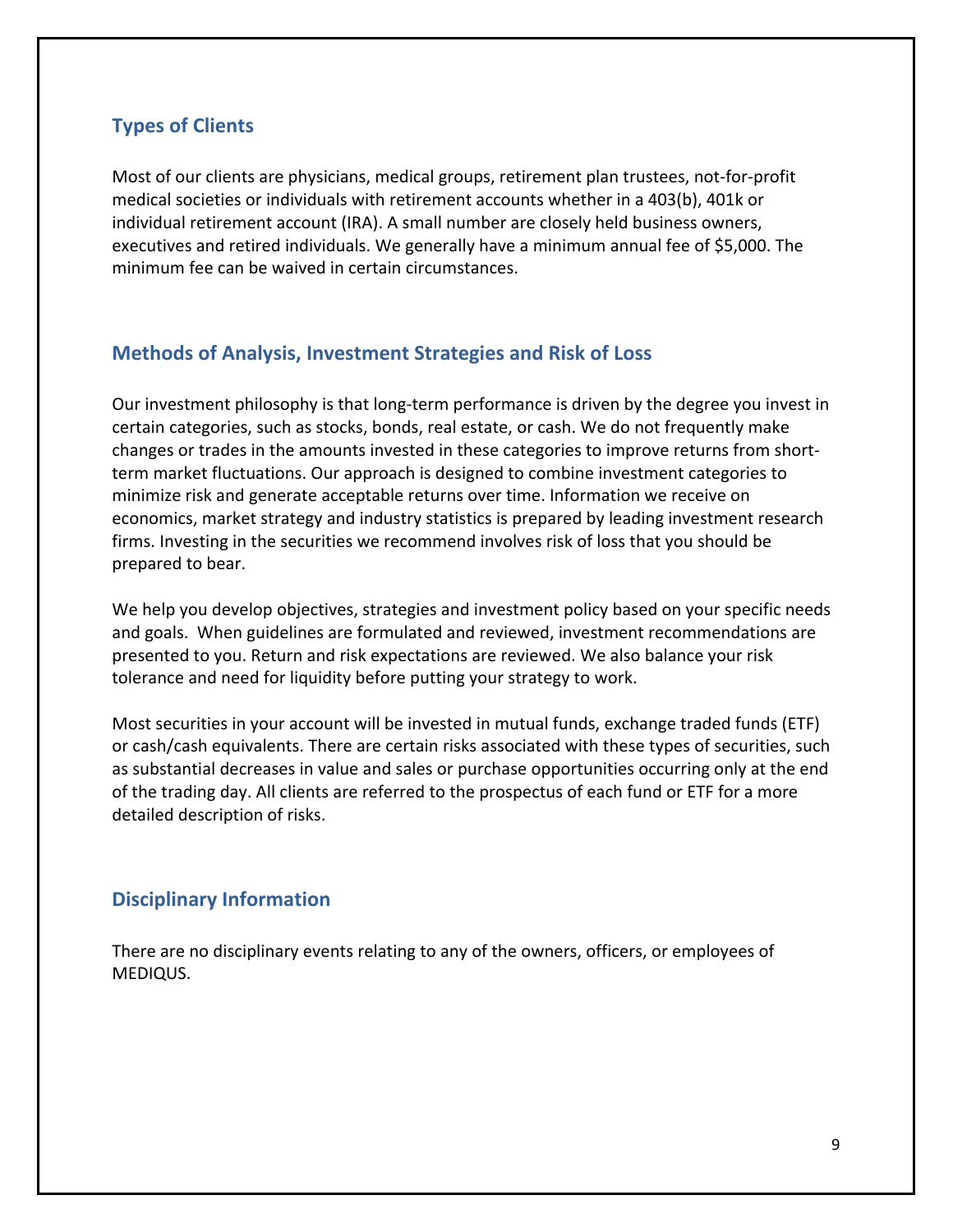## **Other Financial Industry Activities and Affiliations**

Some of the financial counselors of MEDIQUS are registered representatives of Ausdal Financial Partners, Inc., a broker‐dealer firm. As registered representatives, they receive a commission from the purchase or sale of publicly traded stocks, bonds, mutual funds, unit investment trusts, REIT's, or other publicly traded securities or insurance products. This practice presents a conflict of interest by giving us an incentive to recommend investment products based on the compensation received, rather than on your needs. We believe we avoid actual conflicts because:

- We inform all clients of this conflict
- We review any recommendations to verify client suitability and that products are competitive offerings
- We encourage our clients to review our recommendations with their other advisors

These services are available to you if you do not select to use our fee‐only IAS.

# **Code of Ethics, Participation or Interest in Client Transactions and Personal Trading**

MEDIQUS maintains and follows a written Code of Ethics. Our Code states we are fiduciaries and have the responsibility to render professional, continuous, and unbiased investment advice to you. In addition, we owe you a duty of honesty, good faith, and fair dealing. Finally, as a fiduciary, we must always act in your best interest and must avoid or disclose conflicts of interests. A complete copy of our Code of Ethics is available to any client or prospective client upon request.

All MEDIQUS employees are prohibited from trading, either personally or on behalf of others, while in possession of material, nonpublic information. Every quarter, our employees report all security transactions in their accounts. Every year our employees describe all their covered/reportable investments. Every year we review our Code with all employees to make certain it accurately reflects our responsibilities to you.

Our employees invest in the same mutual funds, exchange traded funds or certificates of deposit we recommend to our clients. Purchases and sales are made in the same manner as your account. No preferential treatment is provided for employee accounts over your account.

Our Chief Compliance Officer is Ronald J. Paprocki, JD, CFP®.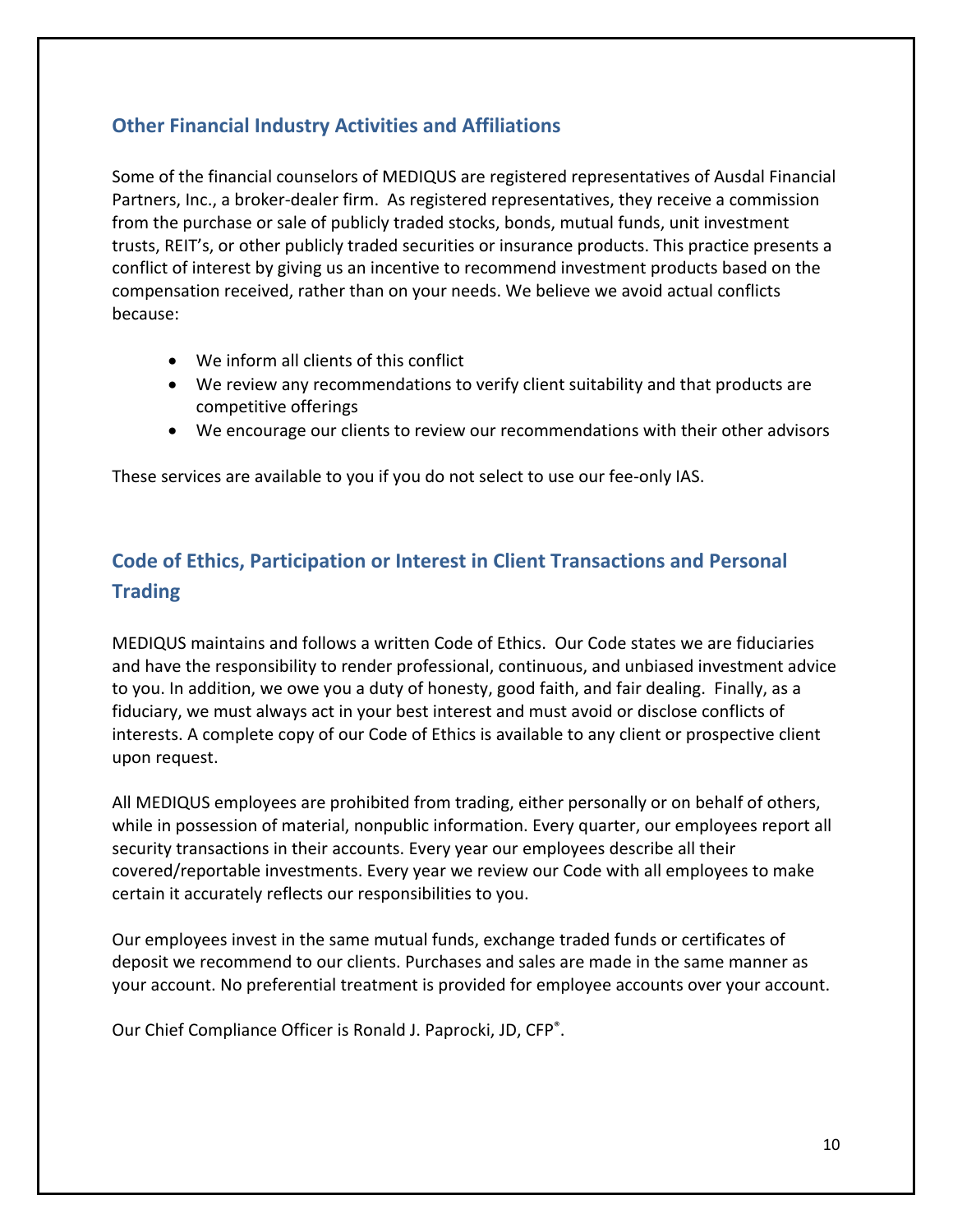### **Brokerage Practices**

#### *The Custodians and Brokers We Use*

MEDIQUS does not maintain custody of your assets on which we advise; although we are deemed to have custody of your assets if you give us authority to withdraw assets from your account (see "Custody", below). Your assets must be maintained in an account at a "qualified custodian," generally a broker‐dealer or bank. We refer to these companies as "our approved custodian firms". Currently, our approved custodian firms are Charles Schwab & Co., Inc. (Schwab), and Charles Schwab Bank (Schwab Bank). We recommend our clients use one of our approved custodian firms as the qualified custodian. Such firms are registered broker‐dealers and a member of SIPC. We are independently owned and operated and are not affiliated with any of these firms.

The custodian will hold your assets in a brokerage account and buy and sell securities when we instruct them to. While we recommend you use our approved custodian firms as custodian/broker, you will decide whether to do so and will open your account by entering into an account agreement directly with them. We do not open the account for you, although we can assist you in doing so. If you do not wish to place your assets with our approved custodian firms, we cannot provide our typical level of service to you and you may be unable to achieve the most favorable execution of transactions. This practice can cost you more. Even though your account is maintained at our approved custodian firms, we can still use other brokers to execute trades for your account as described below (see "Your Brokerage and Custody Costs").

#### *How We Select Brokers/Custodians*

We seek to recommend a custodian/broker who will hold your assets and execute transactions on terms that are, overall, most advantageous when compared to other available providers and their services. We consider a wide range of factors, including, among others:

- Combination of transaction execution services and asset custody services (generally without a separate fee for custody)
- Capability to execute, clear, and settle trades (buy and sell securities for your account)
- Capability to facilitate transfers and payments to and from accounts (wire transfers, check requests, bill payment, etc.)
- Breadth of available investment products (stocks, bonds, mutual funds, exchangetraded funds, etc.)
- Availability of investment research and tools that assist us in making investment decisions
- Quality of services
- Competitiveness of the price of those services (commission rates, margin interest rates, other fees, etc.) and willingness to negotiate the prices
- Reputation, financial strength, and stability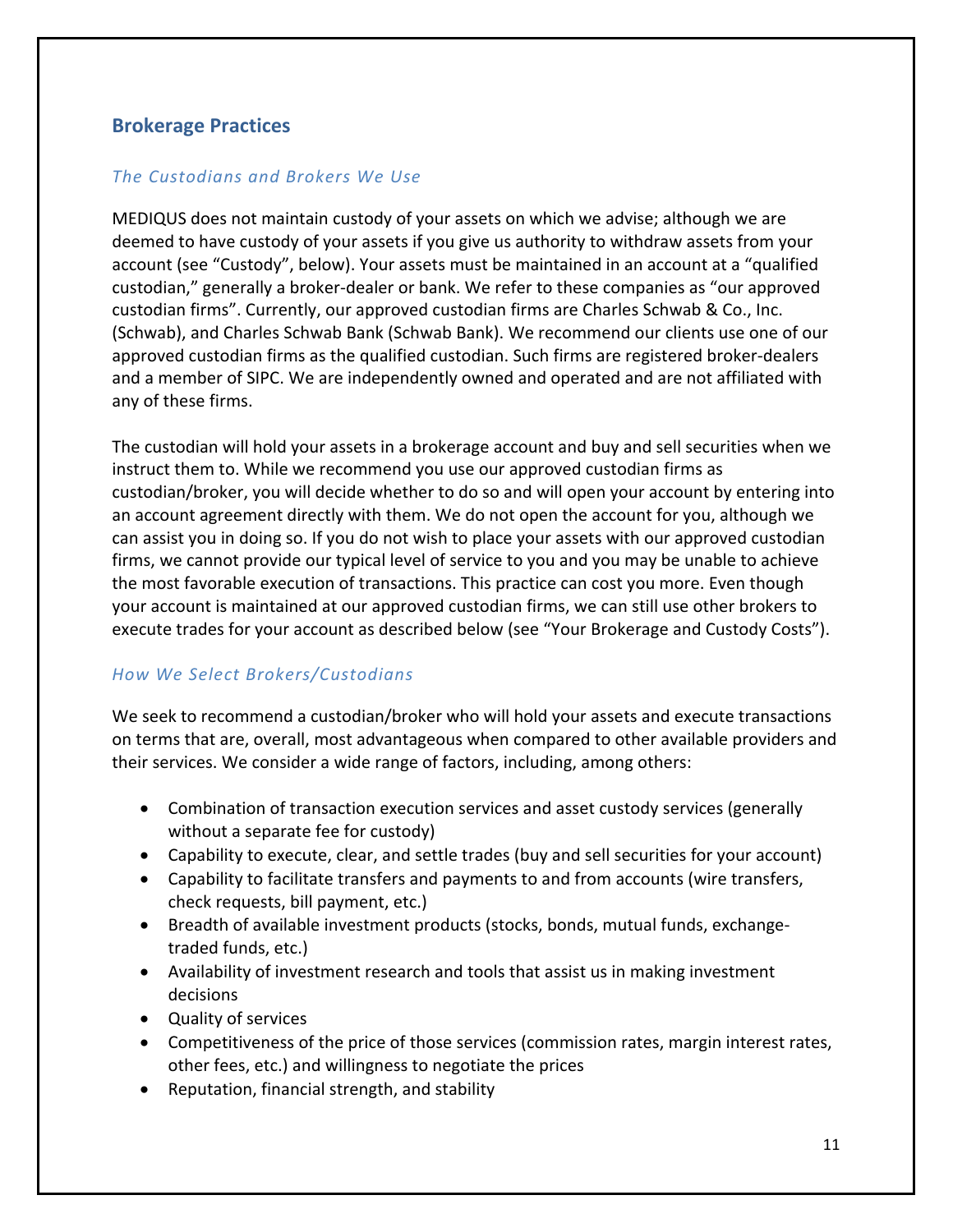- Prior service to us and our other clients
- Availability of other products and services that benefit us, as discussed below (see "Products and Services Available to Us from our Approved Custodian Firms")

#### *Your Brokerage and Custody Costs*

For our clients' accounts custodians generally do not charge separately for custody services but are compensated by either: charging commissions or other fees on trades they execute or that settle into your account; or by charging a percentage of the dollar amount of assets in the account in lieu of commissions. The custodian's commission rates or transaction fees applicable to our client accounts are negotiated with the custodian to provide as competitive a cost as possible. This commitment benefits you because the overall commission rates or transaction fees you pay are lower than they would be otherwise. Custodians can also be compensated by earning interest on the uninvested cash in your account. If a broker‐dealer other than the existing custodian is used to place trades in your account the custodians will charge you a flat dollar amount as a "prime broker" or "trade away" fee for each trade that we have executed by a different broker-dealer but where the securities bought or the funds from the securities sold are deposited (settled) into your account held by the custodian. These fees are in addition to the commissions or other compensation you pay the executing broker‐dealer. Because of this, to minimize your trading costs, we have our approved custodian firms execute most trades for your account. We have determined that having our approved custodian firms execute most trades is consistent with our duty to seek "best execution" of your trades. Best execution means the most favorable terms for a transaction based on all relevant factors, including those listed above (see "How We Select Brokers/Custodians").

#### *Products and Services Available to Us from Our Approved Custodian Firms*

The custodians we recommend have businesses serving independent investment advisory firms like us. They provide us and our clients with access to institutional brokerage—trading, custody, reporting, and related services—many of which are not typically available to retail customers. They also make available various support services. Some of those services help us manage or administer our clients' accounts; others help us manage and grow our business. These support services generally are available on an unsolicited basis (we don't have to request them) and at no charge to us. Following is a more detailed description of these support services.

Services That Benefit You. The custodian's brokerage services include access to a broad range of investment products, execution of securities transactions, and custody of client assets. The investment products available include some to which we might not otherwise have access or that would require a significantly higher minimum initial investment by our clients. The services described in this paragraph generally benefit you and your account. We use these types of services extensively.

Services That May Not Directly Benefit You. The custodians also make available to us other products and services that benefit us but may not directly benefit you or your account. These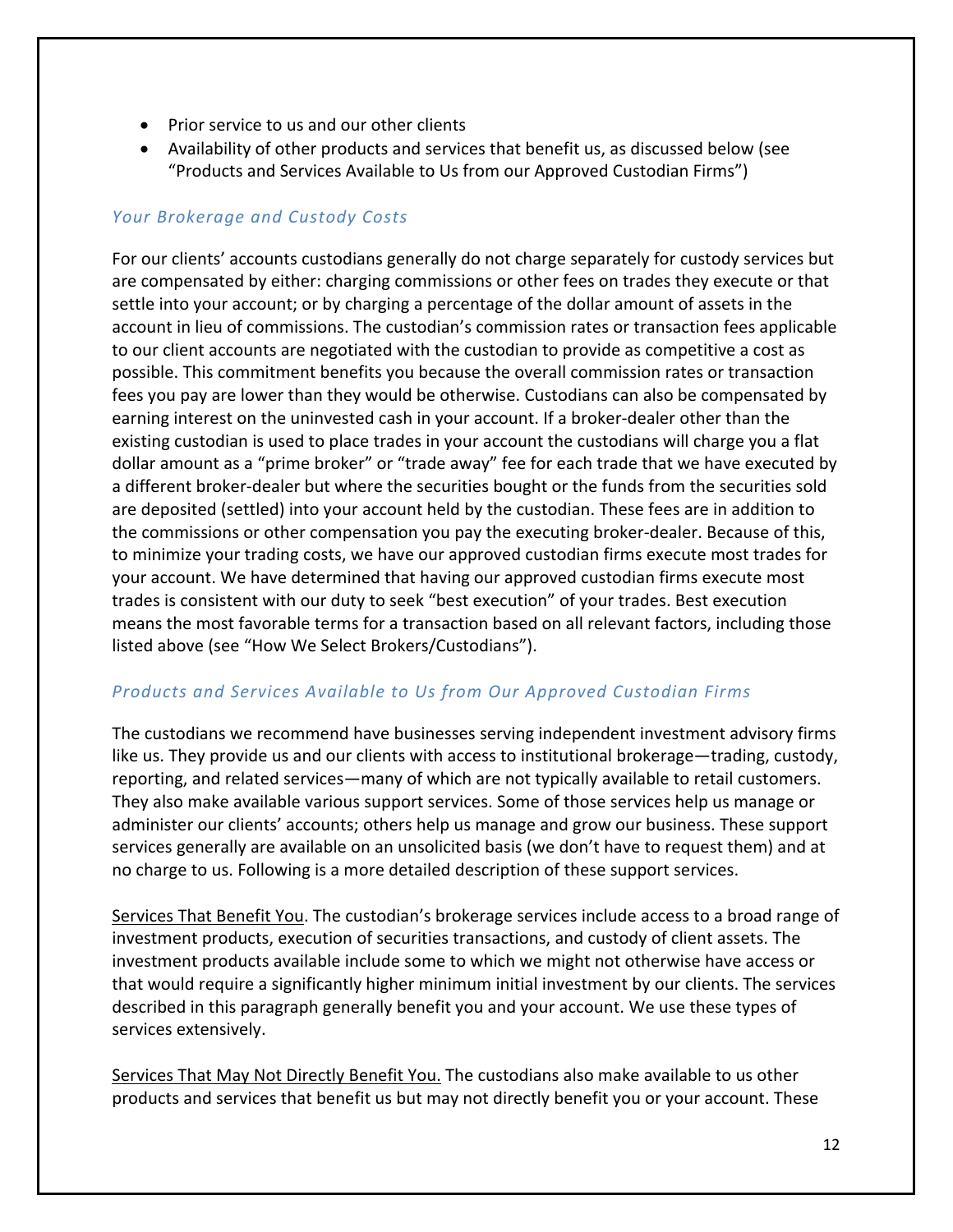products and services assist us in managing and administering our clients' accounts. They include investment research, both their own and that of third parties. We often use this research to service all or a substantial number of our clients' accounts, including accounts not maintained at a particular custodian. In addition to investment research, they also make available software and other technology that:

- Provide access to client account data (such as duplicate trade confirmations and account statements)
- Facilitate trade execution and allocate aggregated trade orders for multiple client accounts
- Provide pricing and other market data
- Facilitate payment of our fees from our clients' accounts
- Assist with back-office functions, recordkeeping, and client reporting

We use these services less frequently.

Services That Generally Benefit Only Us. The custodians also offer other services intended to help us manage and further develop our business enterprise. These services include:

- Educational conferences and events
- Consulting on technology, compliance, legal, and business needs
- Publications and conferences on practice management and business succession
- Access to employee benefits providers, human capital consultants, and insurance providers

The custodians provide some of these services themselves. In other cases, it will arrange for third‐party vendors to provide the services to us. The custodian can also discount or waive its fees for some of these services or pay all or a part of a third party's fees. They also provide us with other benefits, such as occasional business entertainment of our personnel. We use these types of services occasionally.

#### Our Interest in Custodian/Broker Provided Services

The availability of these services from our approved custodian firms benefits us because we do not have to produce or purchase them. We don't have to pay for their services. These services are not contingent upon us committing any specific amount of business to trading commissions or assets in custody. We have an incentive to recommend you maintain your account with our approved custodian firms, based on our interest in receiving the services that benefit our business rather than based on your interest in receiving the best value in custody services and the most favorable execution of your transactions. This is a potential conflict of interest. However, we believe that our selection of our approved custodian firms as custodian and broker is in the best interests of our clients. Our selection is primarily supported by the scope, quality, and price of their services (see "How We Select Brokers/Custodians") and not their services benefiting only us. Based on current client assets under management we do not believe that recommending our clients to maintain assets at a custodian to avoid paying possible service fees presents a material conflict of interest.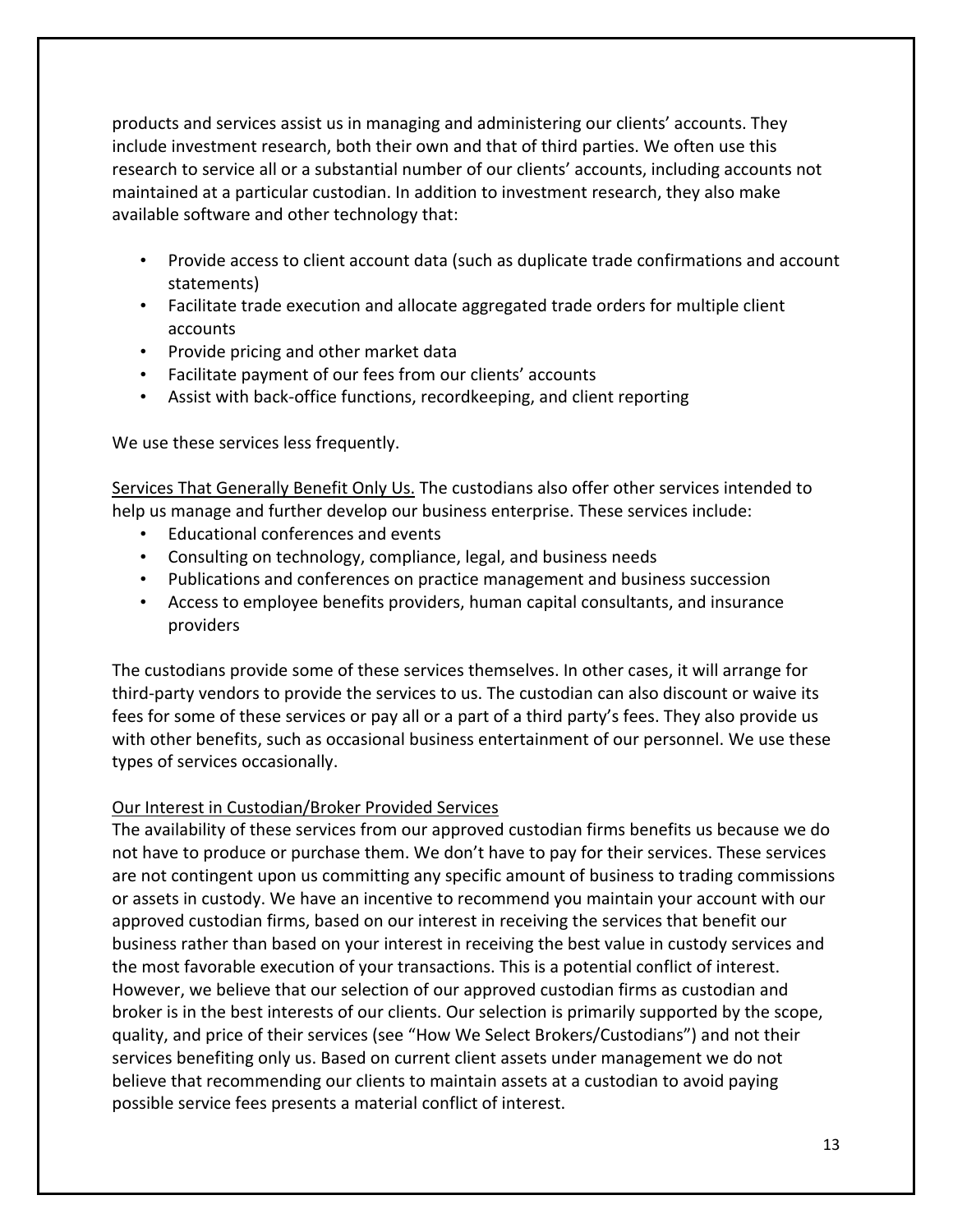#### **Review of Accounts**

Your account in our IAS is reviewed at least quarterly. During these reviews we monitor the performance of your account during a variety of time periods such as: the past calendar quarter, calendar year to date, past twelve months, past three years, past five years and since the account was opened. In addition, we review the amount of assets invested in each of the categories based on your objectives. Finally, we review the performance of every investment in your account to compare its performance relative to the appropriate benchmark, identify changes in management, changes in investment style and changes in internal expenses. A review will also occur if you inform us of a change in your investment philosophy or a change in how you wish to use the account. For ERISA plan services, MEDIQUS will review the client's Investment Policy Statement (IPS) whenever the client advises us of a change in circumstances regarding the needs of the plan. MEDIQUS will also review the investment options of the plan according to the agreed upon time intervals established in the IPS. Such reviews will generally occur quarterly.

All reviews are completed by our President, Chief Executive Officer, Vice President, Senior Financial and Investment Analyst or Wealth Manager. Financial plans prepared for you are recommended to be reviewed and updated each year. These reviews and updates are provided to you in written form.

### **Client Referrals and Other Compensation**

We receive an economic benefit from our approved custodian firms in the form of the support products and services it makes available to us and other independent investment advisors whose clients maintain their accounts at their firm. These products and services, how they benefit us, and the related conflicts of interest are described in "Brokerage Practices" above. The availability to us of these products and services is not based on us giving particular investment advice, such as buying particular securities for our clients.

Our firm can pay referral fees to independent persons or firms ("Solicitors") for introducing clients to us. If we were to pay a referral fee, we would require the Solicitor to provide the prospective client with a copy of this document (our Firm Brochure) and a separate disclosure statement that includes the following information:

- the Solicitor's name and relationship with our firm;
- the fact that the Solicitor is being paid a referral fee;
- the amount of the fee: and
- whether the fee paid to us by the client will be increased above our normal fees to compensate the Solicitor.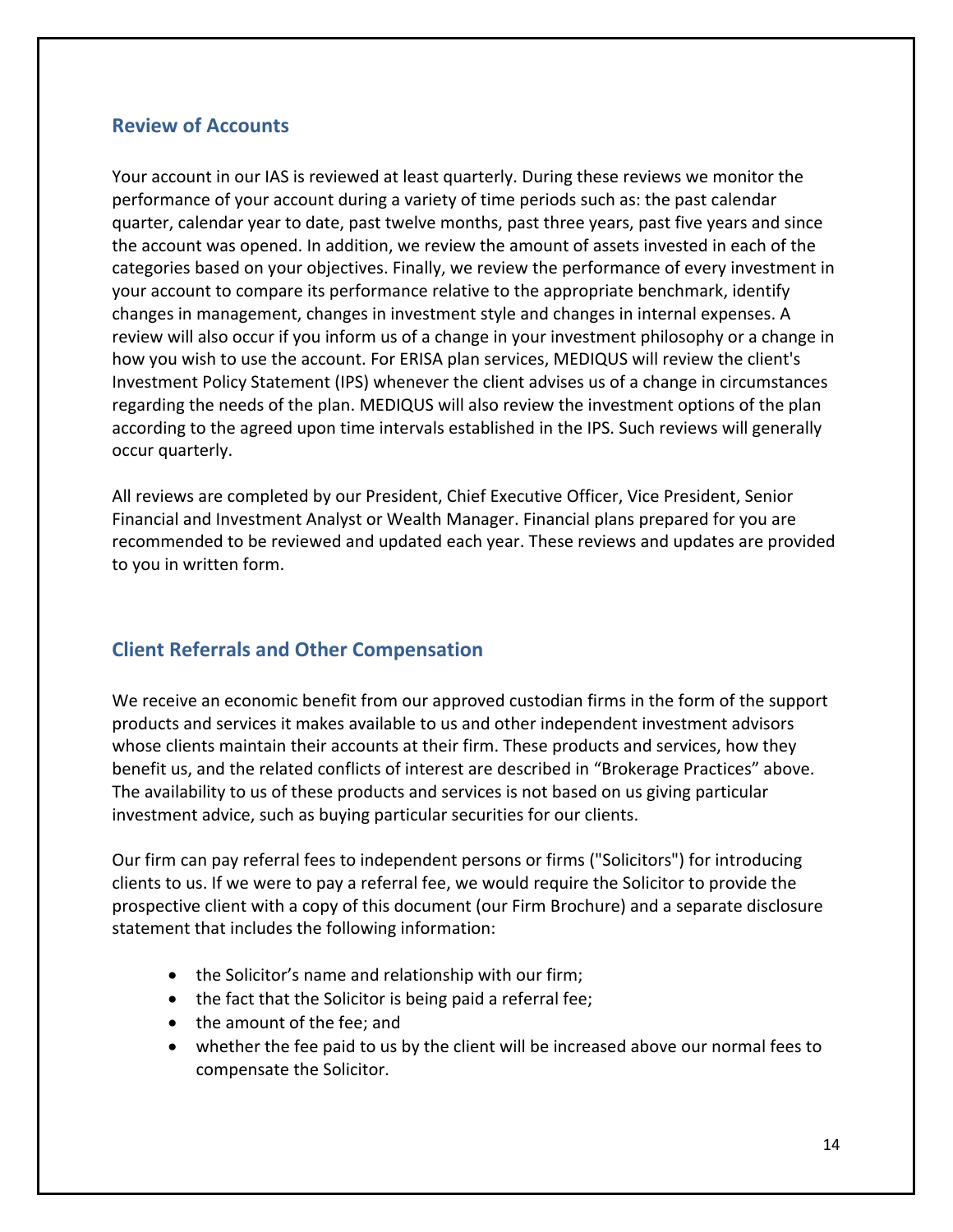As a matter of firm practice, the advisory fees paid to us by clients referred by solicitors are not increased because of any referral.

## **Custody**

Under government regulations we are deemed to have custody of your assets if, for example, you authorize us to instruct your custodian to deduct our advisory fees directly from your account or if you grant us authority to move your money to another person's account. The custodian maintains actual custody of your assets. You will receive account statements directly from the custodian at least quarterly. They will be sent to the email or postal mailing address you provided to the custodian. You should carefully review those statements promptly when you receive them. We also urge you to compare the custodian's account statements to the portfolio reports you will receive from us.

### **Investment Discretion**

At MEDIQUS, our policy is to review with you each of the securities we recommend before you invest. We also rebalance your account as needed or can sell various securities when you have a need for cash from your account. At those times we select among your various securities to make necessary sells or purchases. This ability results in our having investment discretionary authority of your account. This authority is described in our client agreement and the account application agreements of the custodian. We have initiated a process to amend any client agreement as needed to reflect this authority.

## **Voting Client Securities**

Occasionally, owners of securities are asked to vote on a specific matter relating to the security. If you request, we vote on your behalf regarding these matters by casting your proxy vote. All proxy votes are first recommended by our Senior Financial and Investment Analyst to the Chief Compliance Officer (CCO) of the firm. Final proxy votes are cast with the approval of the CCO.

Over 90% of our client assets are invested in mutual funds or exchange traded funds. In voting these proxies, we generally support the activities of the fund manager and management team of the fund companies. We can vote otherwise if we think such a change would be in your best interest, as determined by information available by independent sources.

In circumstances where there is a potential conflict of interest between MEDIQUS and you, we will vote in the manner best serving you. Whenever a potential for a material conflict is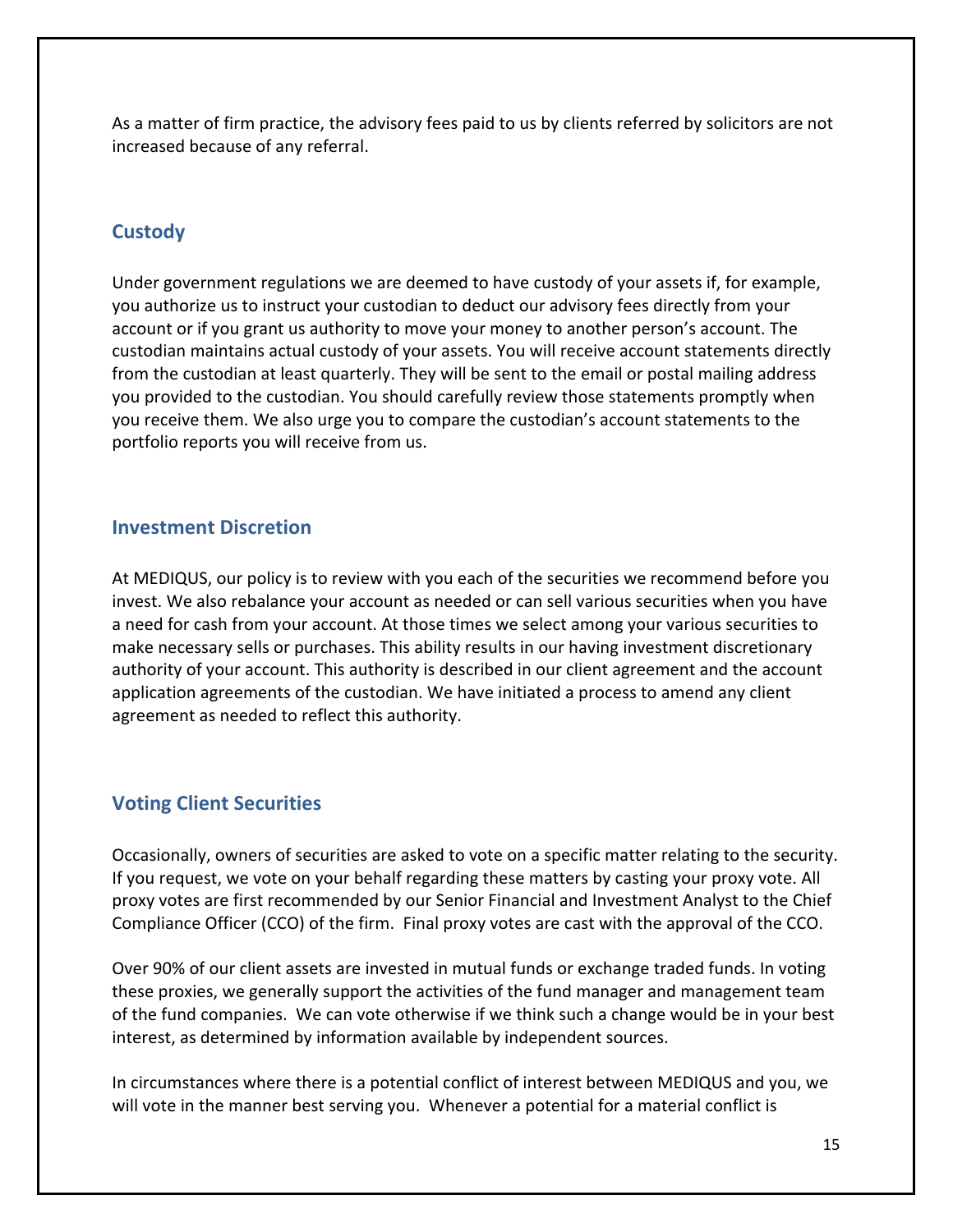discovered, we disclose the potential material conflict to you, provide you with sufficient information regarding the issue and proposed vote so you can make an informed decision whether to consent. In these cases, we obtain your consent before voting.

Records of proxy voting procedures and policies, proxy materials received, votes cast, information or communications material to the vote, client written requests for proxy voting records and MEDIQUS responses to such requests are maintained for a period of not less than five years and are made available for clients at their request.

If you prefer to cast your own vote in these matters, we can assist you in gathering information we believe will help you make an informed decision. Contact us via phone (800‐883‐8555) or email and we will assist you.

## **Financial Information**

We do not require or solicit prepayment of fees or have custody of your assets. MEDIQUS has never been the subject of a bankruptcy petition and there is currently no financial condition that is likely to impair our ability to satisfy our commitment to our clients.

### **Item 2B of Form ADV: Brochure Supplement**

This brochure supplement provides information about:

- Joel M. Blau. CFP<sup>®</sup>
- Lee A. Catalano, CFP®
- Ronald J. Paprocki, JD, CFP<sup>®</sup>
- Matthew W. Paprocki, CFP®
- Jeffery W. Witz, CFP®
- CFP® Certification Explanation Statement

This brochure supplements the MEDIQUS Asset Advisors, Inc. brochure. You should have received a copy of that brochure. Please contact our office at 800‐883‐8555 if you did not receive the MEDIQUS brochure or if you have any questions about the contents of this supplement.

Additional information about each of these individuals is available on the SEC's website at www.adviserinfo.sec.gov.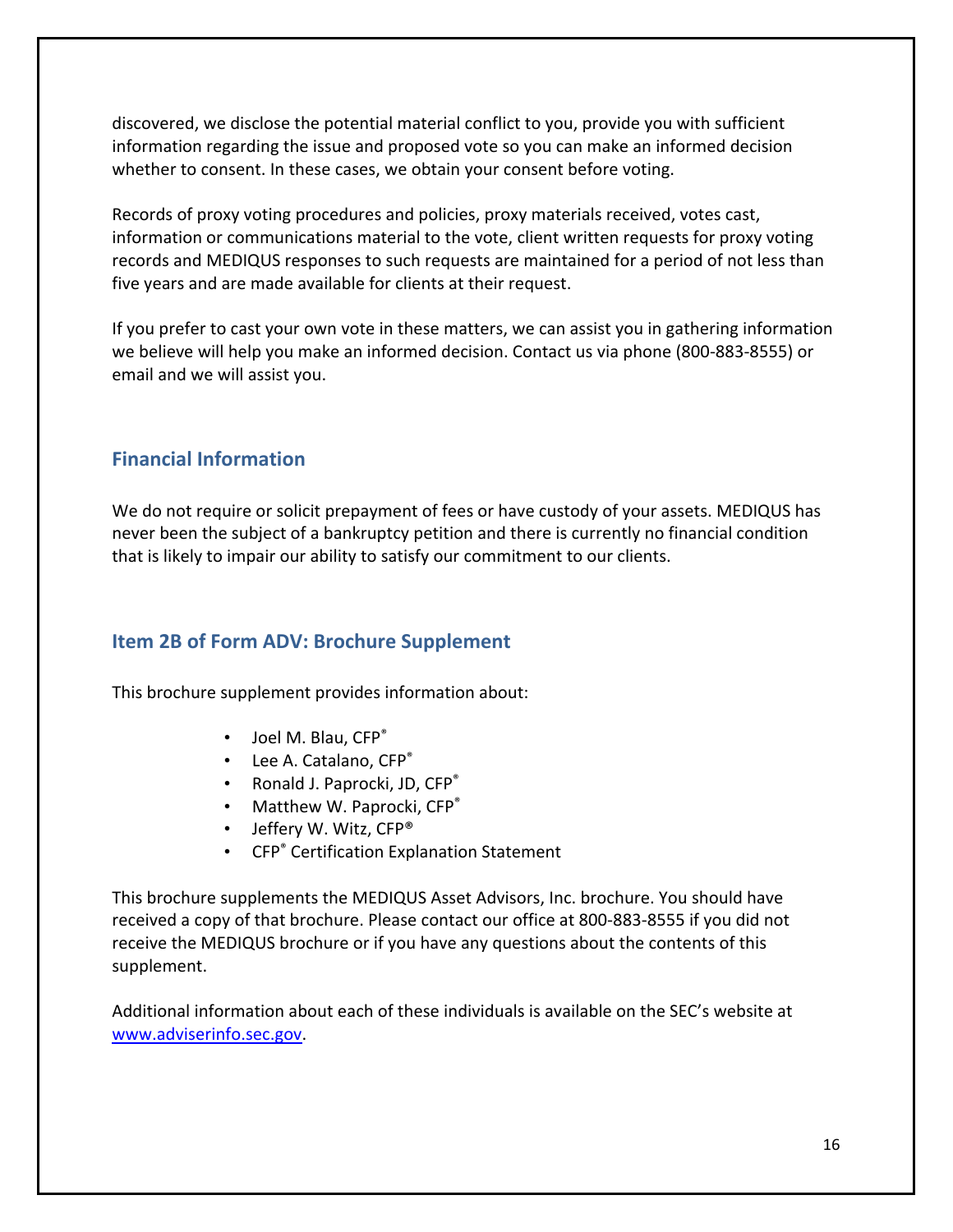| <b>Name</b>                   | Joel M. Blau                                                          |
|-------------------------------|-----------------------------------------------------------------------|
| Year                          | 1959                                                                  |
| of Birth                      |                                                                       |
| <b>Formal Education after</b> | Drake University, BS 1981                                             |
| <b>High School</b>            |                                                                       |
| <b>Business Background</b>    | January 1996 to Present:                                              |
| (previous five years)         | MEDIQUS Asset Advisors, Inc.                                          |
|                               | <b>Strategic Development Advisor</b>                                  |
| Professional                  | Certified Financial Planner (CFP®) 1987                               |
| <b>Designations</b>           |                                                                       |
| <b>Disciplinary</b>           | None                                                                  |
| <b>Information</b>            |                                                                       |
| <b>Other Business</b>         | Mr. Blau is a registered representative of Ausdal Financial Partners, |
| <b>Activities</b>             | Inc., a broker-dealer firm. As a registered representative, he may    |
|                               | receive a commission from the purchase or sale of publicly traded     |
|                               | stocks, bonds, mutual funds, unit investment trusts, REIT's, or other |
|                               | publicly traded securities or insurance products. These services are  |
|                               | available to you if you do not select to use our fee-only investment  |
|                               | advisory services.                                                    |
| <b>Additional</b>             | None                                                                  |
| Compensation                  |                                                                       |
| Supervision                   | The Chief Compliance Officer of MEDIQUS, Ronald J. Paprocki, JD,      |
|                               | CFP® (312-419-3733) is responsible for the supervision of Mr. Blau's  |
|                               | activities. Advice given to clients is reviewed by Mr. Paprocki. All  |
|                               | performance information delivered as part of our investment           |
|                               | advisory service is consistent with all compliance requirements.      |
|                               | Further, as a registered representative Mr. Blau's activities are     |
|                               | supervised to the extent required by Ausdal Financial Partners, Inc.  |
|                               | Member FINRA/SIPC.                                                    |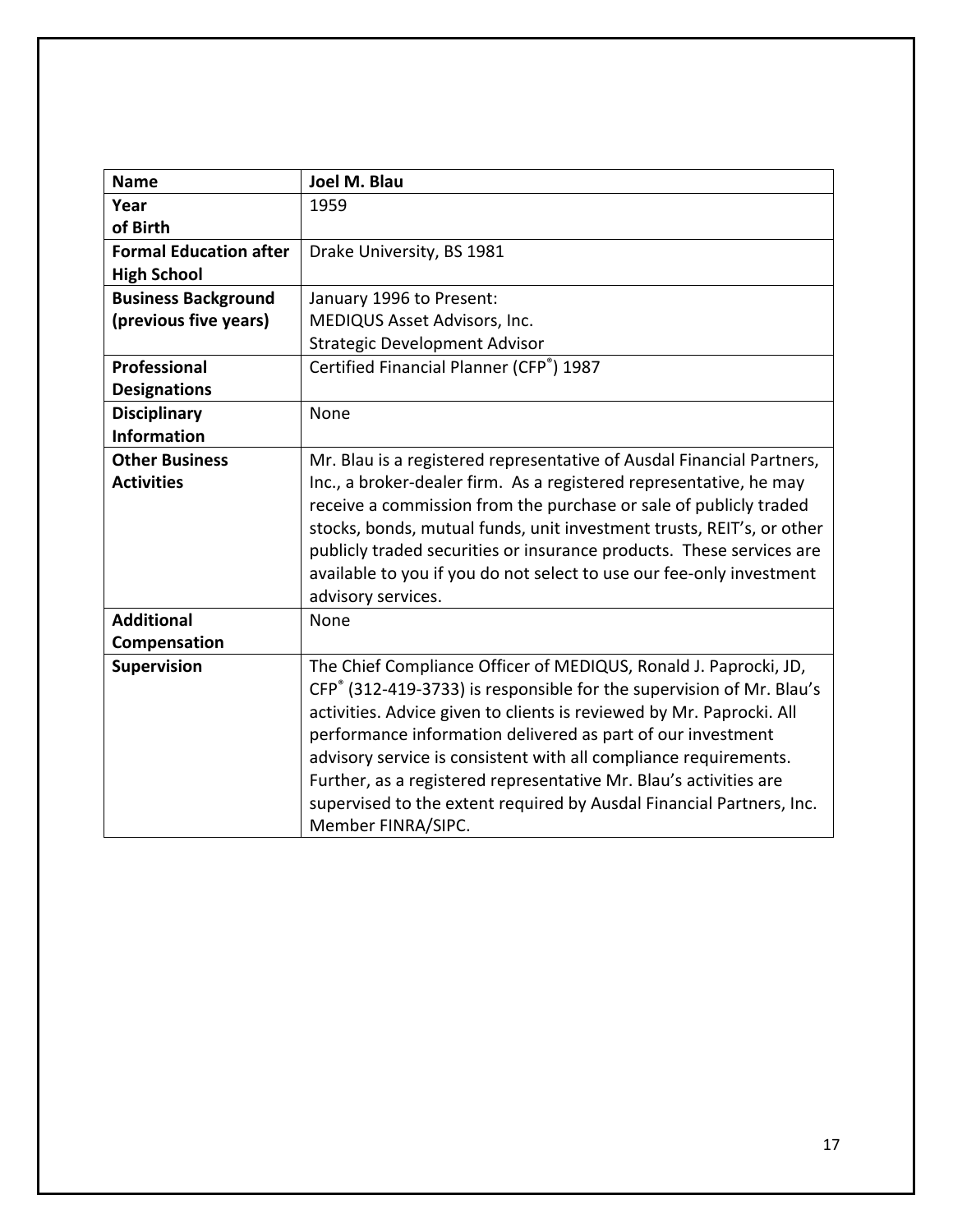| <b>Name</b>                   | Lee A. Catalano                                                        |
|-------------------------------|------------------------------------------------------------------------|
| Year                          | 1953                                                                   |
| of Birth                      |                                                                        |
| <b>Formal Education after</b> | University of Illinois Chicago BS, 1975                                |
| <b>High School</b>            |                                                                        |
| <b>Business Background</b>    | January 1996 to Present:                                               |
| (previous five years)         | MEDIQUS Asset Advisors, Inc.                                           |
|                               | Vice President / Senior Financial Counselor                            |
| Professional                  | Certified Financial Planner (CFP®) 1994                                |
| <b>Designations</b>           |                                                                        |
| <b>Disciplinary</b>           | None                                                                   |
| <b>Information</b>            |                                                                        |
| <b>Other Business</b>         | Mr. Catalano is a registered representative of Ausdal Financial        |
| <b>Activities</b>             | Partners, Inc., a broker-dealer firm. As a registered representative,  |
|                               | he may receive a commission from the purchase or sale of publicly      |
|                               | traded stocks, bonds, mutual funds, unit investment trusts, REIT's,    |
|                               | or other publicly traded securities or insurance products. These       |
|                               | services are available to you if you do not select to use our fee-only |
|                               | investment advisory services.                                          |
| <b>Additional</b>             | None                                                                   |
| Compensation                  |                                                                        |
| Supervision                   | The Chief Compliance Officer of MEDIQUS, Ronald J. Paprocki, JD,       |
|                               | CFP® (312-419-3733) is responsible for the supervision of Mr.          |
|                               | Catalano's activities. Advice given to clients is reviewed by Mr.      |
|                               | Paprocki. All performance information delivered as part of our         |
|                               | investment advisory service is consistent with all compliance          |
|                               | requirements. Further, as a registered representative Mr. Catalano's   |
|                               | activities are supervised to the extent required by Ausdal Financial   |
|                               | Partners, Inc. Member FINRA/SIPC.                                      |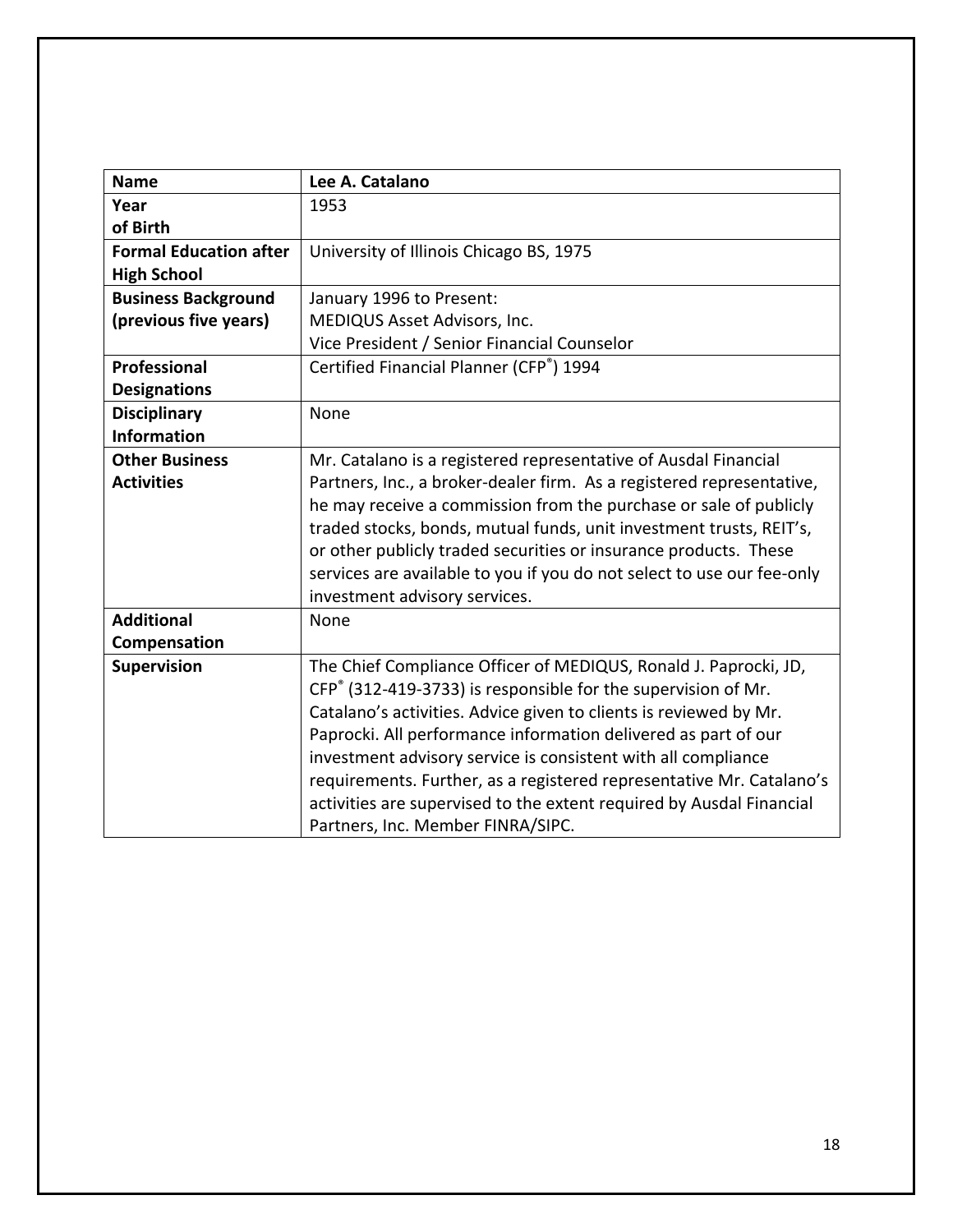| <b>Name</b>                   | Ronald J. Paprocki                                                              |
|-------------------------------|---------------------------------------------------------------------------------|
| Year                          | 1955                                                                            |
| of Birth                      |                                                                                 |
| <b>Formal Education after</b> | Knox College, BA 1977                                                           |
| <b>High School</b>            | DePaul University, JD 1985                                                      |
| <b>Business Background</b>    | January 1996 to Present:                                                        |
| (previous five years)         | MEDIQUS Asset Advisors, Inc.                                                    |
|                               | <b>Chief Executive Officer</b>                                                  |
|                               | <b>Chief Compliance Officer</b>                                                 |
| <b>Professional</b>           | Certified Financial Planner (CFP®) 1988                                         |
| <b>Designations</b>           |                                                                                 |
| <b>Disciplinary</b>           | None                                                                            |
| <b>Information</b>            |                                                                                 |
| <b>Other Business</b>         | Mr. Paprocki is a registered representative of Ausdal Financial                 |
| <b>Activities</b>             | Partners, Inc., a broker-dealer firm. As a registered representative,           |
|                               | he may receive a commission from the purchase or sale of publicly               |
|                               | traded stocks, bonds, mutual funds, unit investment trusts, REIT's,             |
|                               | or other publicly traded securities or insurance products. These                |
|                               | services are available to you if you do not select to use our fee-only          |
|                               | investment advisory services.                                                   |
| <b>Additional</b>             | None                                                                            |
| Compensation                  |                                                                                 |
| Supervision                   | As Chief Compliance Officer of MEDIQUS, Ronald J. Paprocki, JD,                 |
|                               | CFP <sup>®</sup> is responsible for the supervision of all employee activities. |
|                               | The advice given to clients by Mr. Paprocki is reviewed by Ms.                  |
|                               | Karen Brask (Senior Vice President) (312-419-3733). All                         |
|                               | performance information delivered as part of our investment                     |
|                               | advisory service is consistent with all compliance requirements.                |
|                               | Further, as a registered representative Mr. Paprocki's activities are           |
|                               | supervised to the extent required by Ausdal Financial Partners, Inc.            |
|                               | Member FINRA/SIPC.                                                              |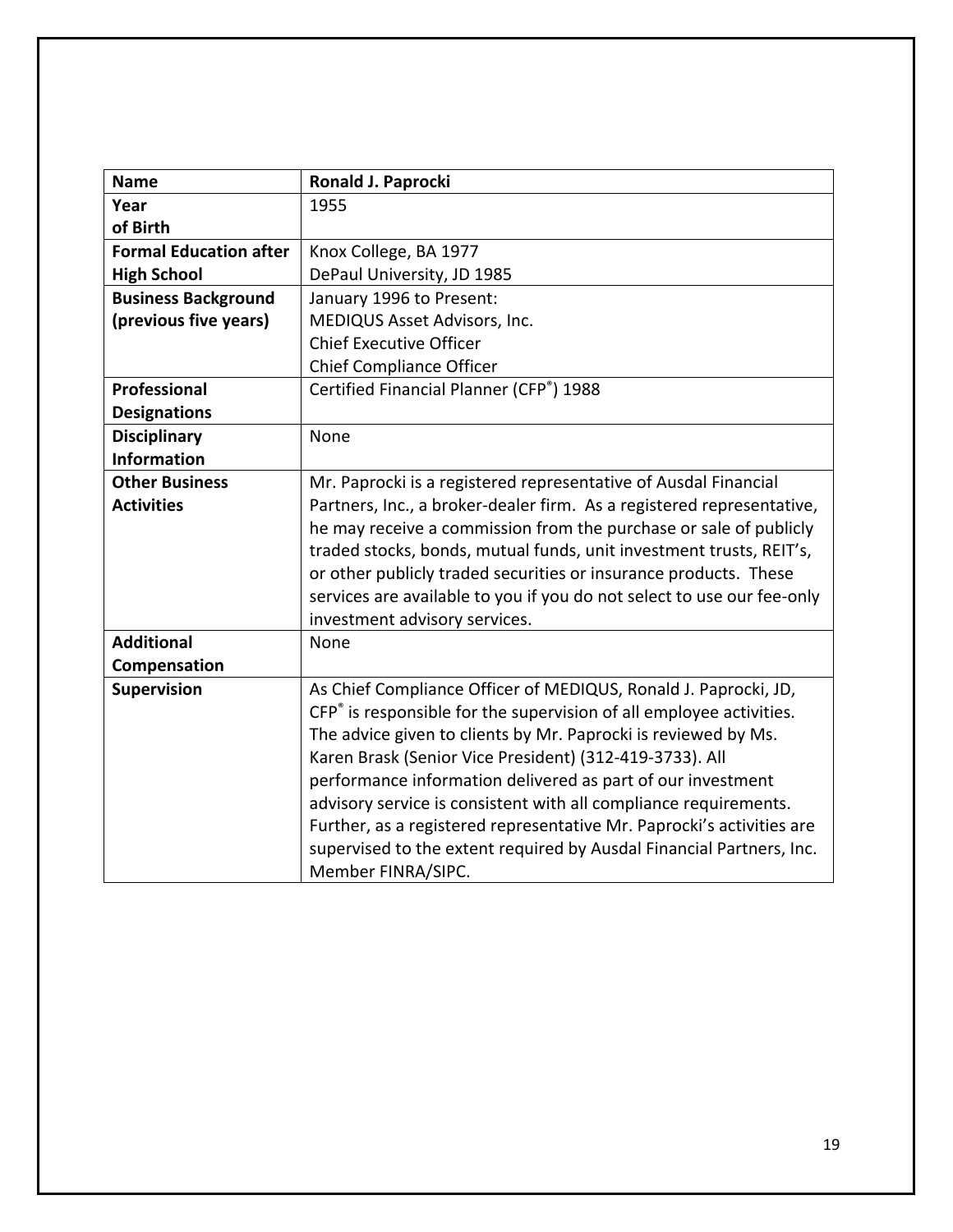| <b>Name</b>                   | <b>Matthew W. Paprocki</b>                                                                                                              |
|-------------------------------|-----------------------------------------------------------------------------------------------------------------------------------------|
| Year                          | 1992                                                                                                                                    |
| of Birth                      |                                                                                                                                         |
| <b>Formal Education after</b> | Wheaton College, BA 2015                                                                                                                |
| <b>High School</b>            | DePaul University College of Law, JD 2020                                                                                               |
| <b>Business Background</b>    | January 2016 to Present:                                                                                                                |
| (previous five years)         | MEDIQUS Asset Advisors, Inc.                                                                                                            |
|                               | Director of Institutional Services                                                                                                      |
| Professional                  | Certified Financial Planner (CFP®) 2021                                                                                                 |
| <b>Designations</b>           |                                                                                                                                         |
| <b>Disciplinary</b>           | None                                                                                                                                    |
| <b>Information</b>            |                                                                                                                                         |
| <b>Other Business</b>         | Mr. Paprocki is a registered representative of Ausdal Financial                                                                         |
| <b>Activities</b>             | Partners, Inc., a broker-dealer firm. As a registered representative,                                                                   |
|                               | he may receive a commission from the purchase or sale of publicly                                                                       |
|                               | traded stocks, bonds, mutual funds, unit investment trusts, REIT's,<br>or other publicly traded securities or insurance products. These |
|                               | services are available to you if you do not select to use our fee-only                                                                  |
|                               | investment advisory services.                                                                                                           |
| <b>Additional</b>             | None                                                                                                                                    |
| Compensation                  |                                                                                                                                         |
| <b>Supervision</b>            | The Chief Compliance Officer of MEDIQUS, Ronald J. Paprocki, JD,                                                                        |
|                               | CFP® (312-419-3733) is responsible for the supervision of Mr.                                                                           |
|                               | Paprocki's activities. Advice given to clients is reviewed by Mr.                                                                       |
|                               | Paprocki. All performance information delivered as part of our                                                                          |
|                               | investment advisory service is consistent with all compliance                                                                           |
|                               | requirements.                                                                                                                           |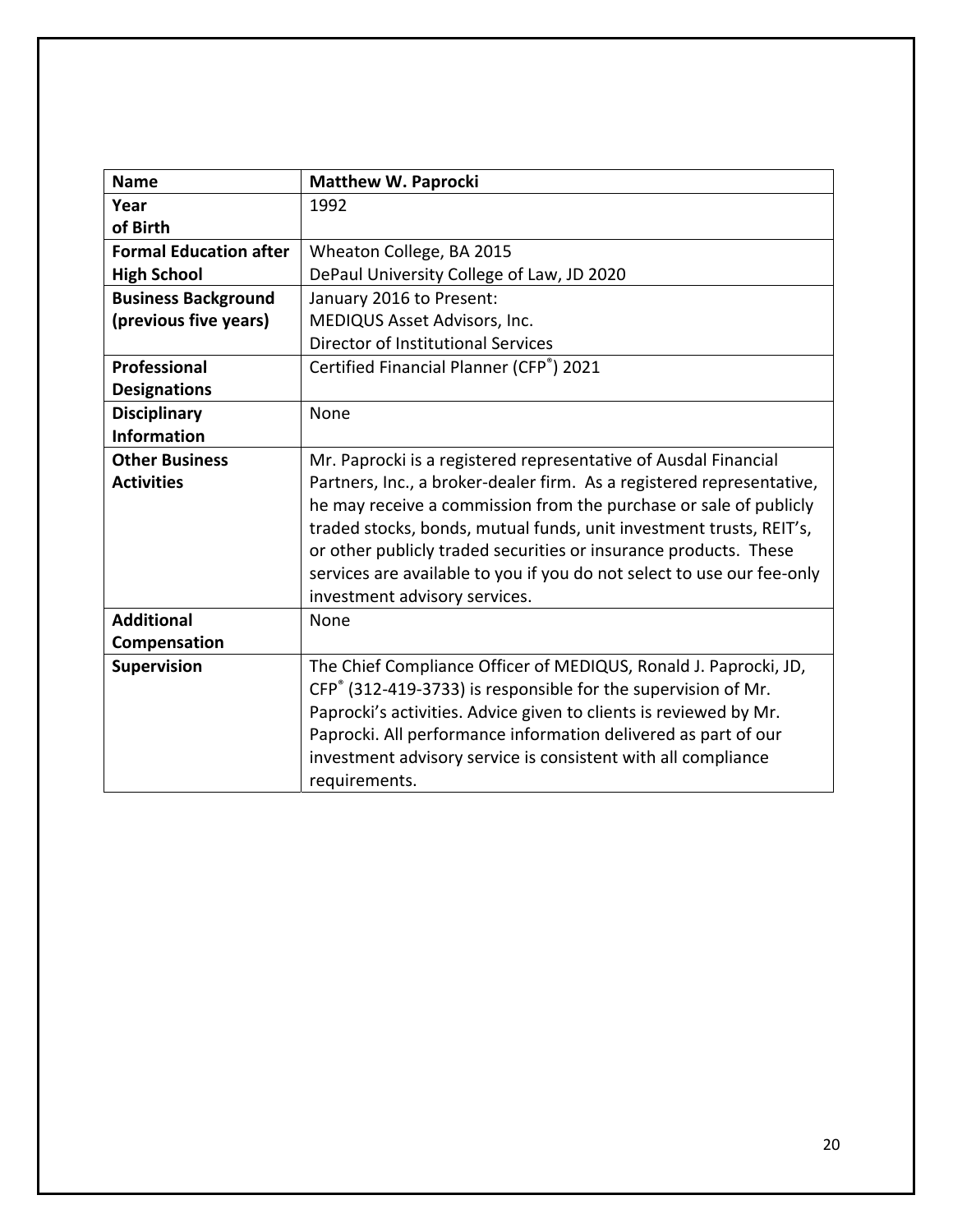| <b>Name</b>                   | Jeffery W. Witz                                                      |
|-------------------------------|----------------------------------------------------------------------|
| Year                          | 1985                                                                 |
| of Birth                      |                                                                      |
| <b>Formal Education after</b> | Grinnell College, BA 2008                                            |
| <b>High School</b>            | DePaul University, MBA 2013                                          |
| <b>Business Background</b>    | February 2011 to Present:                                            |
| (previous five years)         | MEDIQUS Asset Advisors, Inc.                                         |
|                               | Financial Counselor / Educational Program Director                   |
| Professional                  | Certified Financial Planner (CFP®) 2016                              |
| <b>Designations</b>           |                                                                      |
| <b>Disciplinary</b>           | None                                                                 |
| <b>Information</b>            |                                                                      |
| <b>Other Business</b>         | Mr. Witz is a life and health insurance licensee. As such, he can    |
| <b>Activities</b>             | advise clients regarding their insurance products.                   |
| <b>Additional</b>             | None                                                                 |
| Compensation                  |                                                                      |
| <b>Supervision</b>            | The Chief Compliance Officer of MEDIQUS, Ronald J. Paprocki, JD,     |
|                               | CFP® (312-419-3733) is responsible for the supervision of Mr. Witz's |
|                               | activities. Advice given to clients is reviewed by Mr. Paprocki. All |
|                               | performance information delivered as part of our investment          |
|                               | advisory service is consistent with all compliance requirements.     |